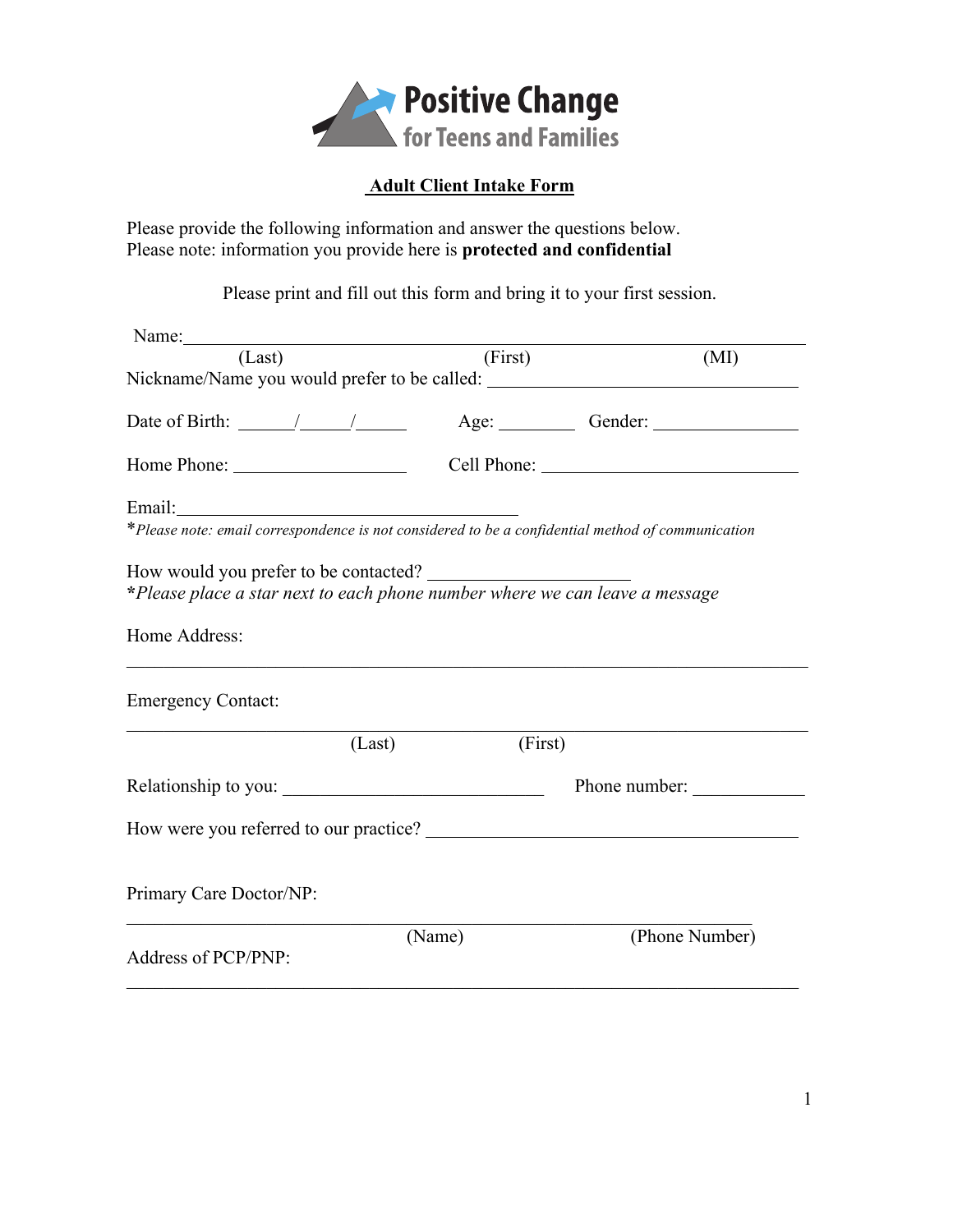Have you ever received any type of mental health services (inpatient, outpatient, psychiatric, psychotherapy, school counseling, evaluation etc…)?

 $\Box$  Yes  $\Box$  No If Yes, Previous therapist/ provider: Can we contact this provider?  $\Box$  Yes  $\Box$  No (Phone Number) Are you currently taking any medications?  $\Box$  Yes  $\Box$  No

| Medications | Dosage | Prescribed for? |
|-------------|--------|-----------------|
|             |        |                 |
|             |        |                 |
|             |        |                 |
|             |        |                 |
|             |        |                 |
|             |        |                 |

#### **General Health and Mental Health Information:**

1. How would you rate your physical health? (Please circle)

| Poor                                                              | Unsatisfactory | Satisfactory | Good | Very Good |
|-------------------------------------------------------------------|----------------|--------------|------|-----------|
| 2. How would you rate your current mental health? (Please Circle) |                |              |      |           |
| Poor                                                              | Unsatisfactory | Satisfactory | Good | Very Good |
| 3. Please rate your current appetite                              |                |              |      |           |
| Poor                                                              | Unsatisfactory | Satisfactory | Good | Very Good |
| 4. Please rate your current mood                                  |                |              |      |           |
| Poor                                                              | Unsatisfactory | Satisfactory | Good | Very Good |
|                                                                   |                |              |      |           |

5. How would you describe your mood?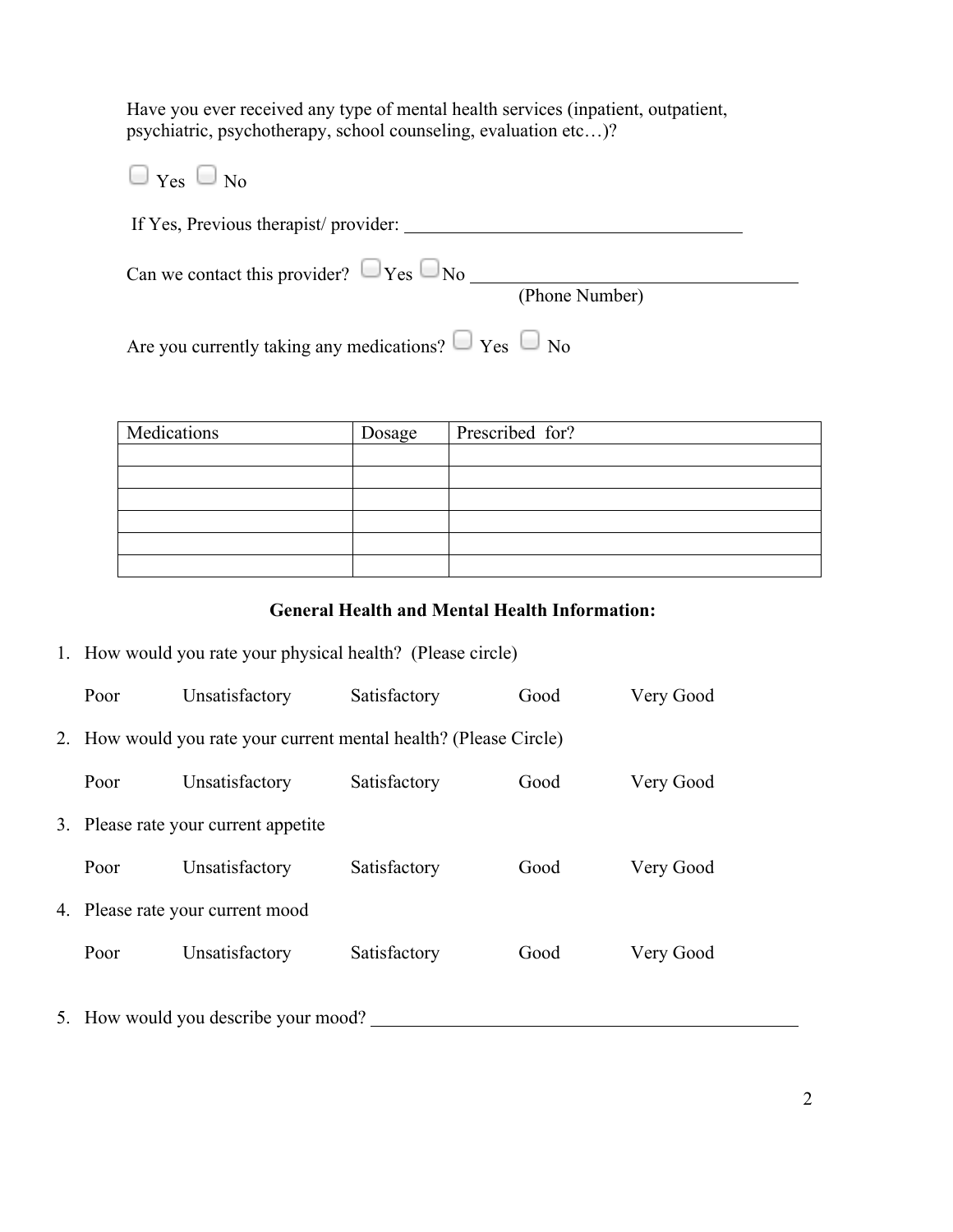|  |  |  |  | 6. Are you currently experiencing any feeling of overwhelming sadness, grief or numbness? |  |
|--|--|--|--|-------------------------------------------------------------------------------------------|--|
|--|--|--|--|-------------------------------------------------------------------------------------------|--|

| $\Box$ No<br>Yes                                                                                                                                                                        |  |  |  |  |
|-----------------------------------------------------------------------------------------------------------------------------------------------------------------------------------------|--|--|--|--|
| If yes, when did you begin experiencing this?                                                                                                                                           |  |  |  |  |
| 7. Are you currently experiencing any anxiety/ panic attacks or any fears? $\Box$ Yes $\Box$ No                                                                                         |  |  |  |  |
| If yes, when did you begin experiencing this?                                                                                                                                           |  |  |  |  |
| 8. How often do you drink alcohol or engage in recreational drug use?<br>Never $\Box$ Infrequently $\Box$ Daily<br>$\Box$ Weekly $\Box$ Monthly                                         |  |  |  |  |
| 9. How many hours of sleep do you get per night?                                                                                                                                        |  |  |  |  |
| 10. How many times per week do you exercise?<br>For how long?                                                                                                                           |  |  |  |  |
| 11. Have you noticed any recent changes in appetite? ? $\Box$ Yes<br>$\Box$ No                                                                                                          |  |  |  |  |
| 12. Are you currently in a romantic relationship? $\Box$ Yes<br>N <sub>o</sub><br>$\overline{\phantom{a}}$<br>$\Box$ Yes<br>If yes, do you feel safe in this relationship?<br>$\Box$ No |  |  |  |  |
| On a scale of 1 to 10, how would you rate your relationship?                                                                                                                            |  |  |  |  |
| $\Box$ Yes $\Box$ No<br>13. Are you currently in school and/or employed?                                                                                                                |  |  |  |  |
| If yes, where are you in school and/or employed?                                                                                                                                        |  |  |  |  |
|                                                                                                                                                                                         |  |  |  |  |
| 14. Do you consider yourself to be spiritual/religious? $\Box$ Yes $\Box$ No                                                                                                            |  |  |  |  |
| If yes, describe your spiritual faith or belief:                                                                                                                                        |  |  |  |  |
|                                                                                                                                                                                         |  |  |  |  |
|                                                                                                                                                                                         |  |  |  |  |
|                                                                                                                                                                                         |  |  |  |  |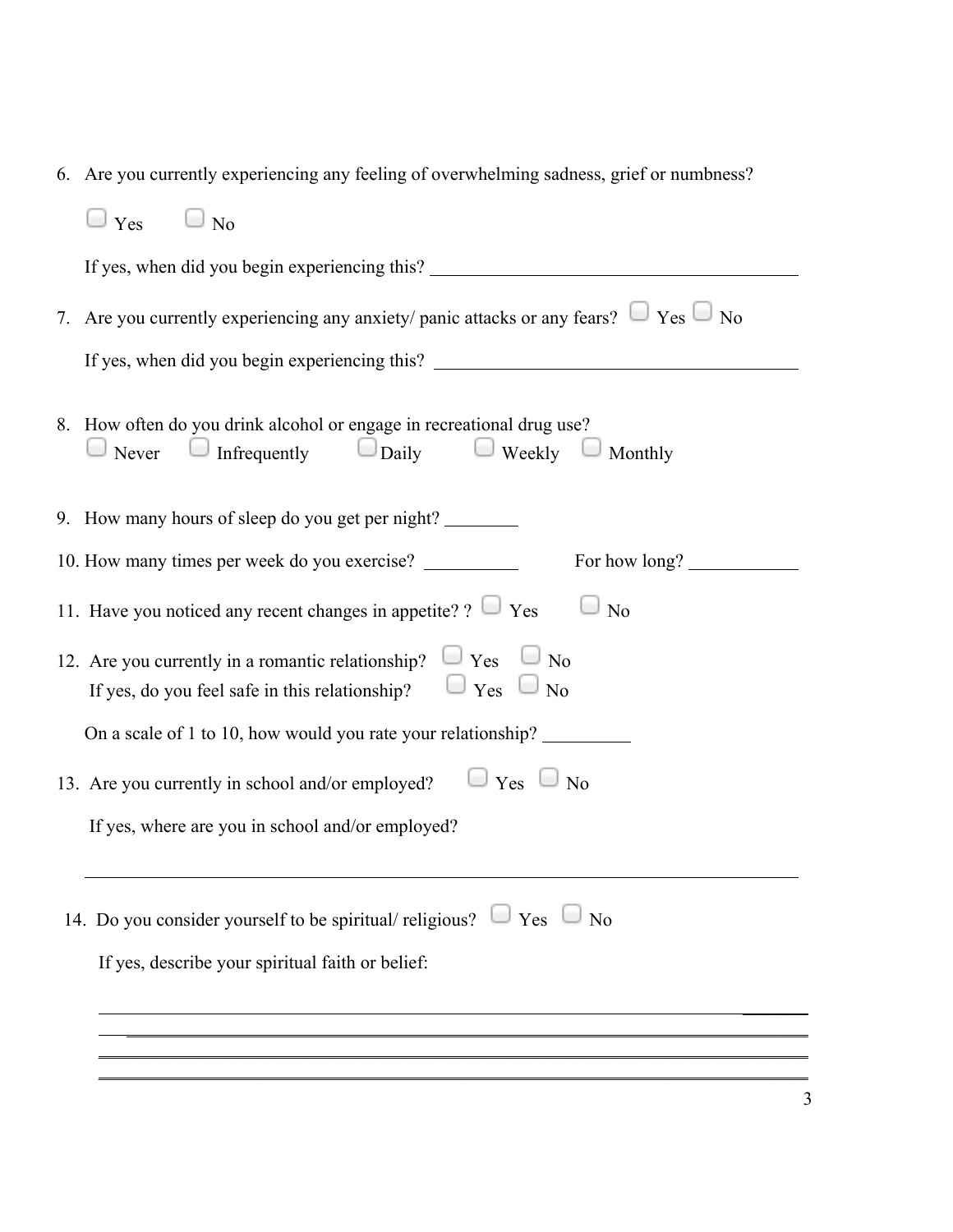15. What significant life changes or stressful events have you experienced recently?

# $\mathcal{L}_\mathcal{L} = \{ \mathcal{L}_\mathcal{L} = \{ \mathcal{L}_\mathcal{L} = \{ \mathcal{L}_\mathcal{L} = \{ \mathcal{L}_\mathcal{L} = \{ \mathcal{L}_\mathcal{L} = \{ \mathcal{L}_\mathcal{L} = \{ \mathcal{L}_\mathcal{L} = \{ \mathcal{L}_\mathcal{L} = \{ \mathcal{L}_\mathcal{L} = \{ \mathcal{L}_\mathcal{L} = \{ \mathcal{L}_\mathcal{L} = \{ \mathcal{L}_\mathcal{L} = \{ \mathcal{L}_\mathcal{L} = \{ \mathcal{L}_\mathcal{$  $\mathcal{L}_\text{max}$  , and the set of the set of the set of the set of the set of the set of the set of the set of the set of the set of the set of the set of the set of the set of the set of the set of the set of the set of the  $\mathcal{L}_\text{max} = \frac{1}{2} \sum_{i=1}^n \mathcal{L}_\text{max}(\mathbf{z}_i - \mathbf{z}_i)$  $\mathcal{L}_\mathcal{L} = \{ \mathcal{L}_\mathcal{L} = \{ \mathcal{L}_\mathcal{L} = \{ \mathcal{L}_\mathcal{L} = \{ \mathcal{L}_\mathcal{L} = \{ \mathcal{L}_\mathcal{L} = \{ \mathcal{L}_\mathcal{L} = \{ \mathcal{L}_\mathcal{L} = \{ \mathcal{L}_\mathcal{L} = \{ \mathcal{L}_\mathcal{L} = \{ \mathcal{L}_\mathcal{L} = \{ \mathcal{L}_\mathcal{L} = \{ \mathcal{L}_\mathcal{L} = \{ \mathcal{L}_\mathcal{L} = \{ \mathcal{L}_\mathcal{$  $\mathcal{L}_\mathcal{L} = \{ \mathcal{L}_\mathcal{L} = \{ \mathcal{L}_\mathcal{L} = \{ \mathcal{L}_\mathcal{L} = \{ \mathcal{L}_\mathcal{L} = \{ \mathcal{L}_\mathcal{L} = \{ \mathcal{L}_\mathcal{L} = \{ \mathcal{L}_\mathcal{L} = \{ \mathcal{L}_\mathcal{L} = \{ \mathcal{L}_\mathcal{L} = \{ \mathcal{L}_\mathcal{L} = \{ \mathcal{L}_\mathcal{L} = \{ \mathcal{L}_\mathcal{L} = \{ \mathcal{L}_\mathcal{L} = \{ \mathcal{L}_\mathcal{$  $\mathcal{L}_\mathcal{L} = \{ \mathcal{L}_\mathcal{L} = \{ \mathcal{L}_\mathcal{L} = \{ \mathcal{L}_\mathcal{L} = \{ \mathcal{L}_\mathcal{L} = \{ \mathcal{L}_\mathcal{L} = \{ \mathcal{L}_\mathcal{L} = \{ \mathcal{L}_\mathcal{L} = \{ \mathcal{L}_\mathcal{L} = \{ \mathcal{L}_\mathcal{L} = \{ \mathcal{L}_\mathcal{L} = \{ \mathcal{L}_\mathcal{L} = \{ \mathcal{L}_\mathcal{L} = \{ \mathcal{L}_\mathcal{L} = \{ \mathcal{L}_\mathcal{$

#### **Family Mental Health History:**

In the section below, please note if there is a family history of the following. If yes, please indicate the family member's relationship to you in the space provided (father, grandmother, uncle, sister etc…)

| Condition               | <b>Please Circle</b> | <b>List Family Member(s)</b> |
|-------------------------|----------------------|------------------------------|
|                         |                      |                              |
| Alcohol/Substance Abuse | yes/ no              |                              |
| Autism                  | yes/no               |                              |
| Anxiety                 | yes/ no              |                              |
| Depression              | yes/ no              |                              |
| Domestic Violence       | yes/ no              |                              |
| <b>Eating Disorders</b> | yes/ no              |                              |
| Learning Disabilities   | yes/ no              |                              |
| Obesity                 | yes/ no              |                              |
| <b>OCD</b> / Phobias    | yes/ no              |                              |
| Physical/ Sexual Abuse  | yes/ no              |                              |
| Schizophrenia           | yes/ no              |                              |
| Suicide Attempts        | yes/ no              |                              |
| Suicide Completion      | yes/ no              |                              |
| Other:                  | Family Member:       |                              |

### **Family Medical History:**

| <b>Condition</b>                                                                 | <b>Please Circle</b>                                     | <b>List Family Member(s)</b> |
|----------------------------------------------------------------------------------|----------------------------------------------------------|------------------------------|
| Acne<br>Alzheimer's<br>Arthritis<br>Asthma<br>Autoimmune Disease<br>Brain Injury | yes/no<br>yes/no<br>yes/no<br>yes/no<br>yes/no<br>yes/no |                              |
|                                                                                  |                                                          |                              |